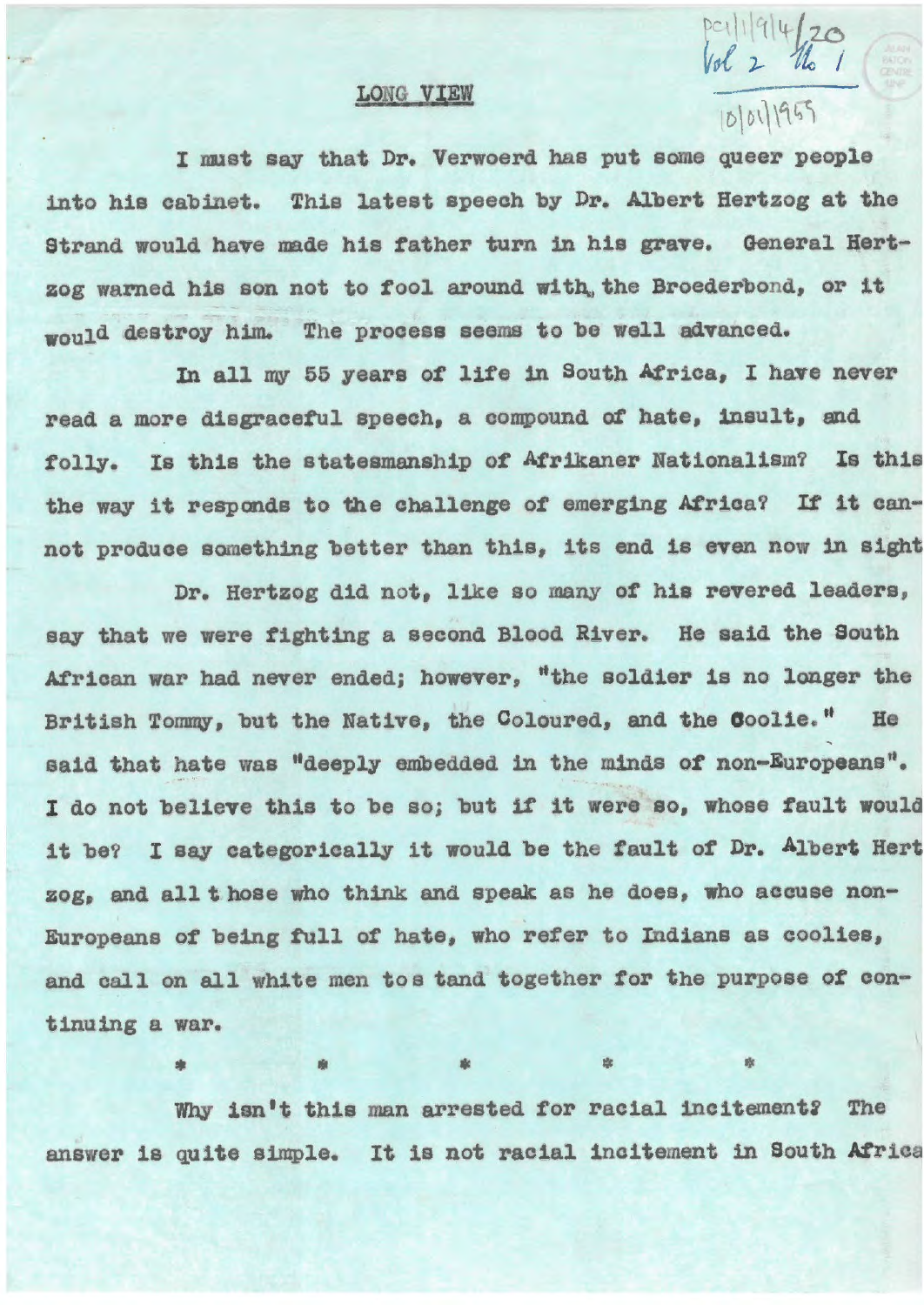to insult non-white people. It 1s racial incitement only when one challenges baasskap.

Why isn<sup>{t</sup> this man accused of blackening the name of South Africa abroad? This answer is quite simple too. The only people who are accused of this crime are opponents of the Government. Dr. Hertzog has listed them - the Communists, the L1beraliats, the Capit alista, the united Party. Even the least enthusiastic opponents *ot*  the Government do not escape his denunciation.

All decent and reasonable people, no matter to what race they belong, are shocked by this latest outburst. What **sort** *ot* mind harbours these terrible thoughts? What sort of political philosophy produces them?

• • • • • If it 1a true that hatred *ot* the white man is mounting 1n South Atrica, it constitutes the gravest *ot* challenges to our **states**  men, tor they after all have the weapons of political power. Such a challenge calls for the exercise of wisdom, courage, honesty, and

certainly or love. For what can cast out hate and tear but love. There are no signs of these qualities in the speech of the

Minister. If the situation is bad, he has inflamed it. If the outlook is grave, he has made it graver.

One might justifiably ask, did he want to make the situation worse and the **dutlook graver?** One can hardly believe that he did want to do so, but that is what he has done.

It is time that this irresponsible and dangerous man was removed trom hie position *ot* power.

• • • • •

2.